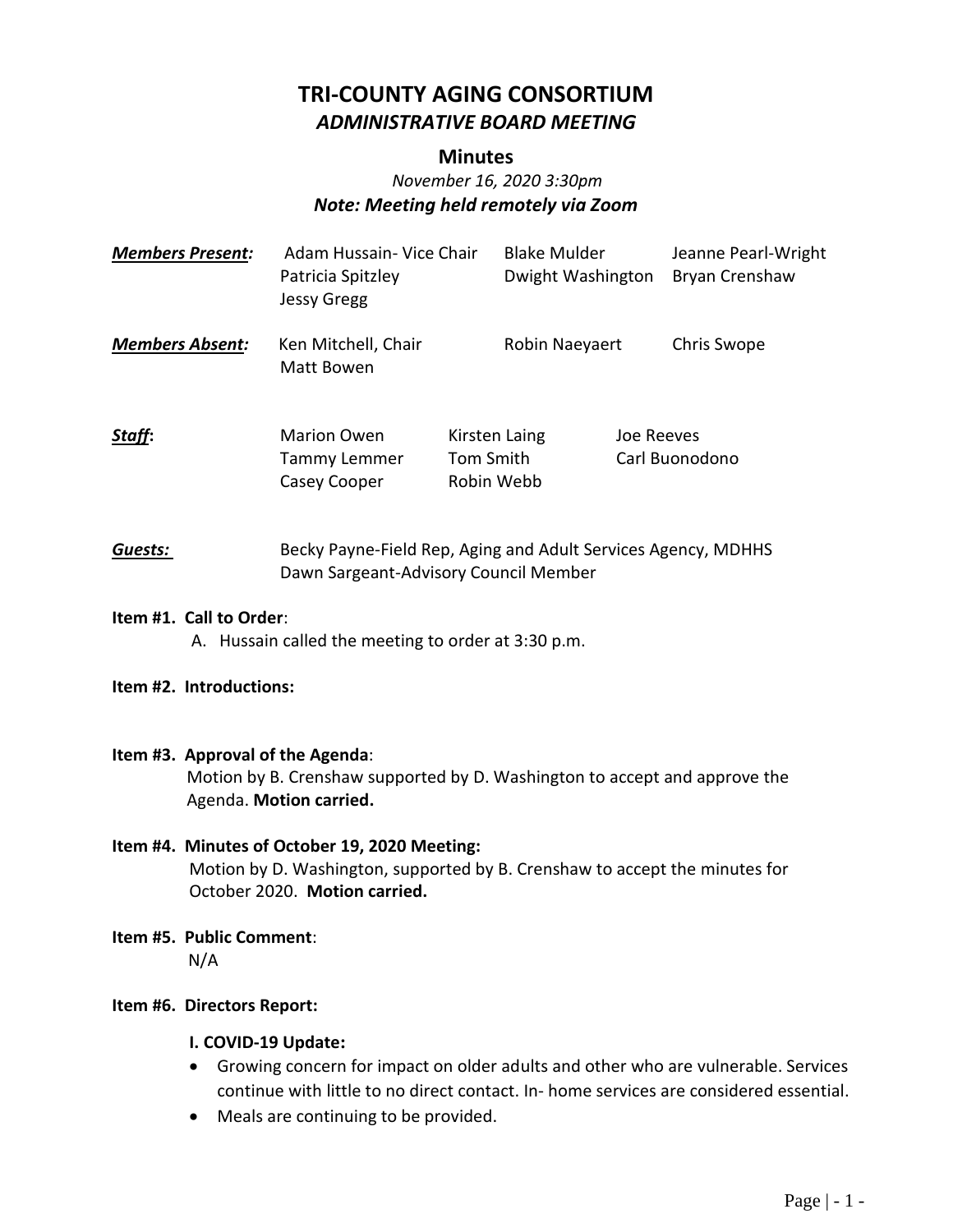- As we receive PPE, we continue to distribute to home care agencies, clients, volunteers and Adult Foster Care Facilities.
- We are collaborating with other AAA's and Disability networks on a COVID related grant through AASA.
- The AAA Association is continuing to advocate for the permanent addition of the \$2/hour increase for direct care workers.
- Preliminary information has been received from MDHHS for the Distribution regarding plans to roll out the COVID-19 vaccine. TCOA will assist as well as provide education and outreach necessary.

## **II. Other:**

- Building renovations have begun, including carpet, cubicles and painting.
- On November 14<sup>th</sup>, TCOA was presented with the Greater Lansing Entrepreneurial Award by 517 Magazine and WILX TV. The "Pivot Award" is given to the organization that has pivoted best during the COVID-19 crisis.
- The approval process has begun for the contract with Ingham County to manage the recently approved Elder Persons Millage. Plans have been submitted that meet the terms and intent of the Millage.
- Casey Cooper with provide information on the recent virtual dinner and auction.

## **Item #7. Planning, Advocacy & Development:**

- **A. Fundraising Update:** C. Cooper gave an update on the recent Dinner and Auction Livestream Gala event on Nov. 5, 2020. Most comments were positive. Clickbid was used for all auction items. \$56,000 was raised for home delivered meals and in-home services. This amount is down from \$80,000 last year and \$65,000 in 2018. Sponsorships were consistent with last year. Giving Tuesday is December 1. Holiday mail will be going out late November or early December.
- **B. No Wrong Door:** T. Lemmer gave an update on a new project directly related to COVID needs. This project is funded by AASA to the Disability Network and AAA's (Region 2, Region 6, and region 5), and focuses on social isolation and the technology disadvantaged and disabled clients, providing them with resources and tools to stay connected.
- **C. Advisory Council Appointment Resolution:** T. Lemmer presented the Advisory Council appointments for three-year term beginning of January 1, 2021 and ending December 31, 2023. Motion by B. Crenshaw, with the support of J. Pearl Wright approved the Advisory Council appointment. **Motion carried.**

#### **Item #9. Nutrition Program Updates:**

**A.** C. Buonodono reported that in-home deliveries are happening once a week. More Q boxes will arrive later in November (approximately 470). Meals are being sent to 25 sites in the Tri-county area. A new program, Boxes, Bags, and Buddies has started in collaboration with MSU and AASA Agencies. MSU Extension will provide DVD's for those needing help in preparing meals.